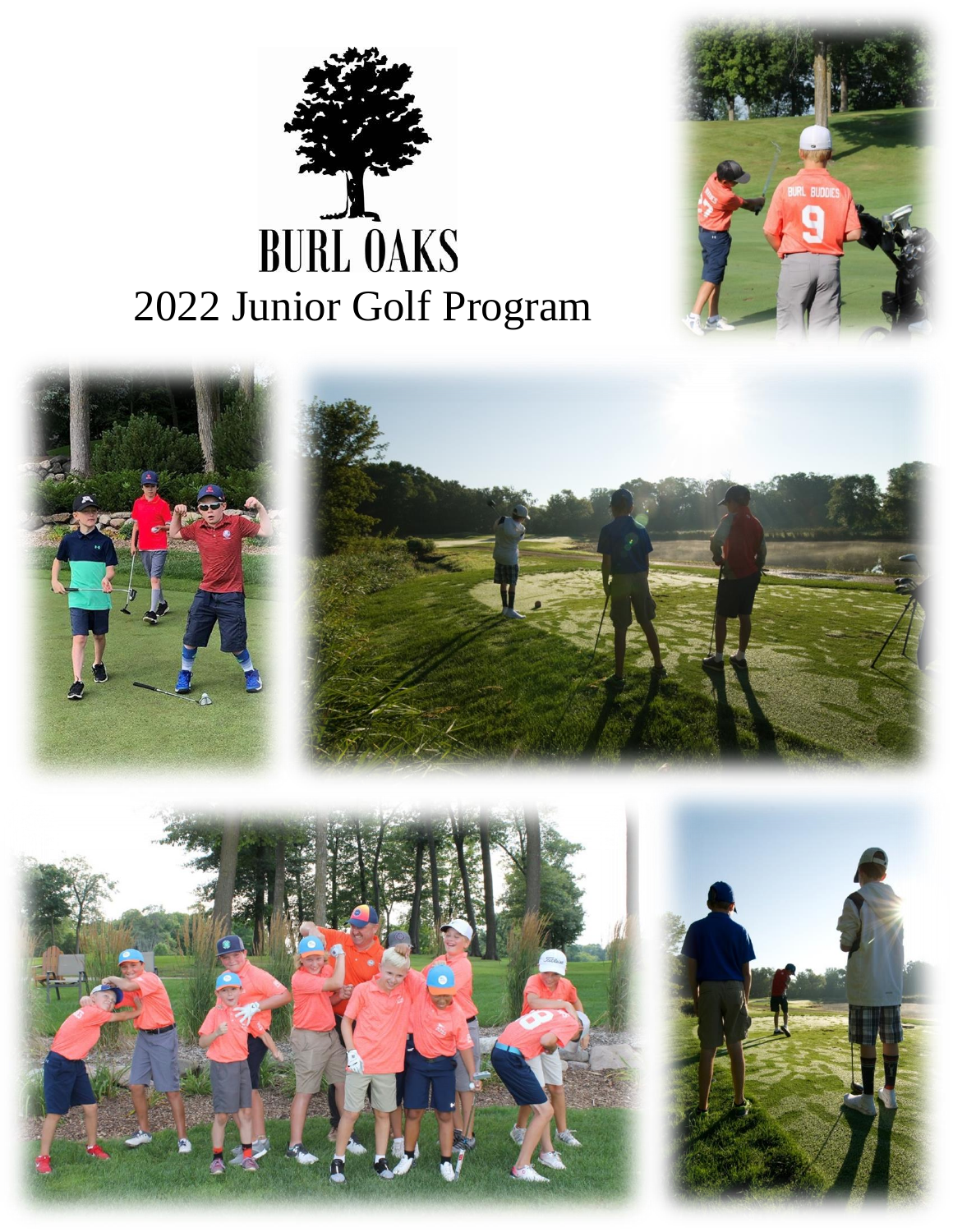

Parents and Juniors:

On behalf of Burl Oaks Golf Club, welcome to a new season of our Junior Golf Program. Learning the game of golf is a challenge for everyone. Our goal is to introduce juniors to the game in a fun and engaging manner while teaching valuable lifelong lessons along the way. The core focus of Burl Oaks' junior golf is getting our juniors on the golf course to enjoy this game for a lifetime. Golf is more than a game to us. It teaches respect, builds character, and nurtures sportsmanship for our junior golfers.

Our Junior Golf Program is offered in 3 different monthly sessions and consists of skill-based clinics followed by play each week. We work on developing the proper fundamentals that are critical for our juniors to improve as they grow. After completing the clinics, we get our juniors on the golf course. These play days are held immediately following the clinics on Monday mornings and our professional staff provides on course coaching to our juniors as they play.

Please see the details on the following pages for our program details. Please use and complete the registration form and return to Burl Oaks. Our goal is to make this one of the finest Junior Golf Programs in the Twin Cities area and we look forward to sharing the fun and excitement with your family.

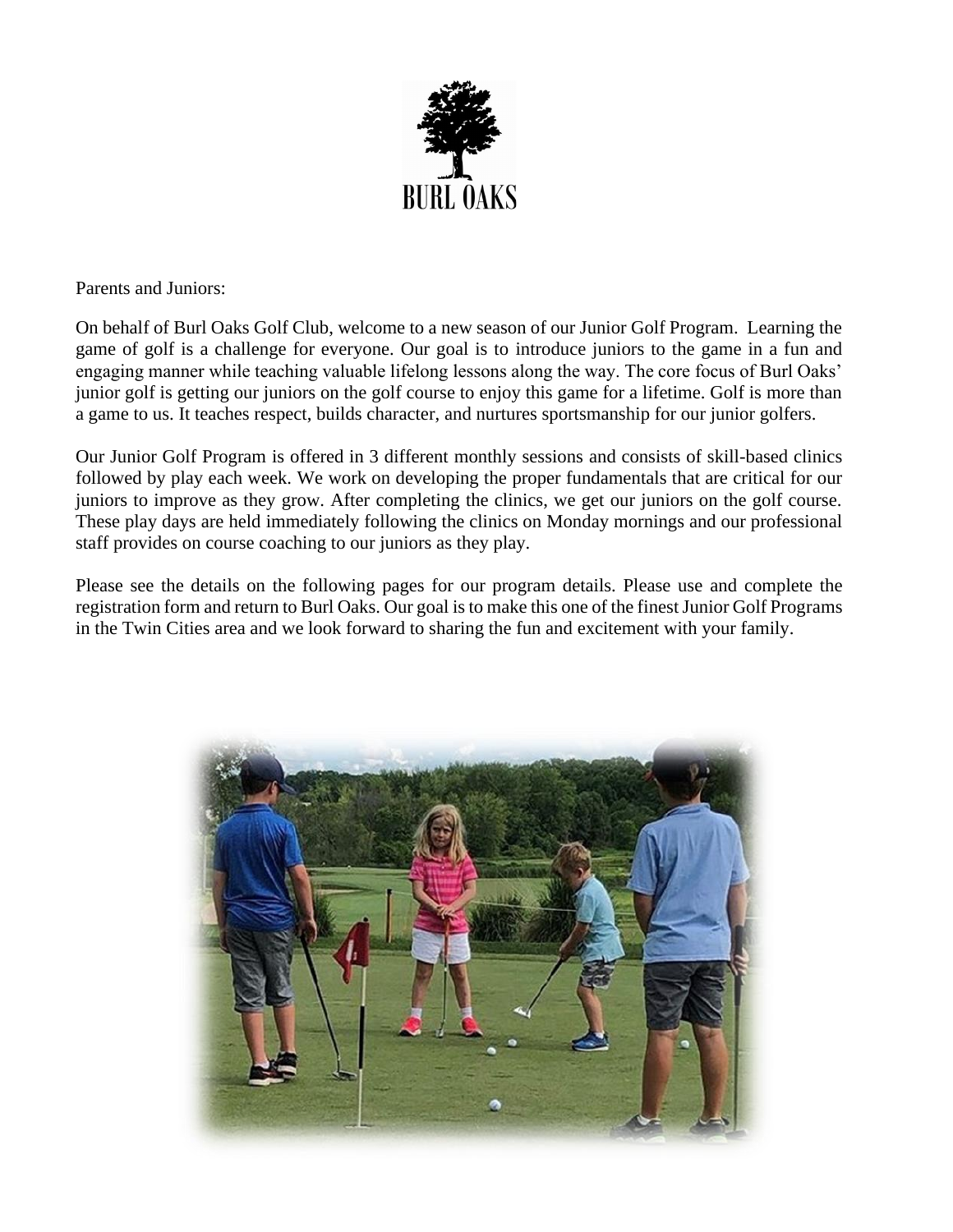# **Summer Junior Program**

This year we have three different 3-week sessions for our Junior Program. We will continue our instructional clinics prior to golf. The juniors will rotate through three, 20-minute instructional clinics (full swing, short game and putting). Tee times for play follow the putting sessions. Our younger and less experienced golfers will play 3 holes, while the more advanced golfers will play 5 or 9 holes. We are limiting each clinic size to 8 golfers to ensure individual instruction.

| Level 1 | (ages $10 \& \text{up}$ ) | 7:00am, 7:20, 7:40, 8:00, 8:20 |
|---------|---------------------------|--------------------------------|
| Level 2 | $(7 - 9)$                 | 8:40am, 9:00, 9:20, 9:40       |

### **Program Fees**

You may sign up for any or all sessions. Cost per session is \$100 for golf members, \$150 for social members and \$200 for guests.

- Session 1 Mondays, June 13 and 27  $*$ **No golf on Monday, June 20<sup>th</sup> Reduced Fee**
- Session 2 Mondays, July 11, 18 and 25

Session 3 Mondays, Aug 1, 8 and 15

**There will be no make-up sessions for either lessons or play days.**

# **Parental Involvement**

Parents are encouraged to be involved in our program. We are always in need of walkers/scorekeepers on play days. Three-hole juniors **must** have at least one walker per group.